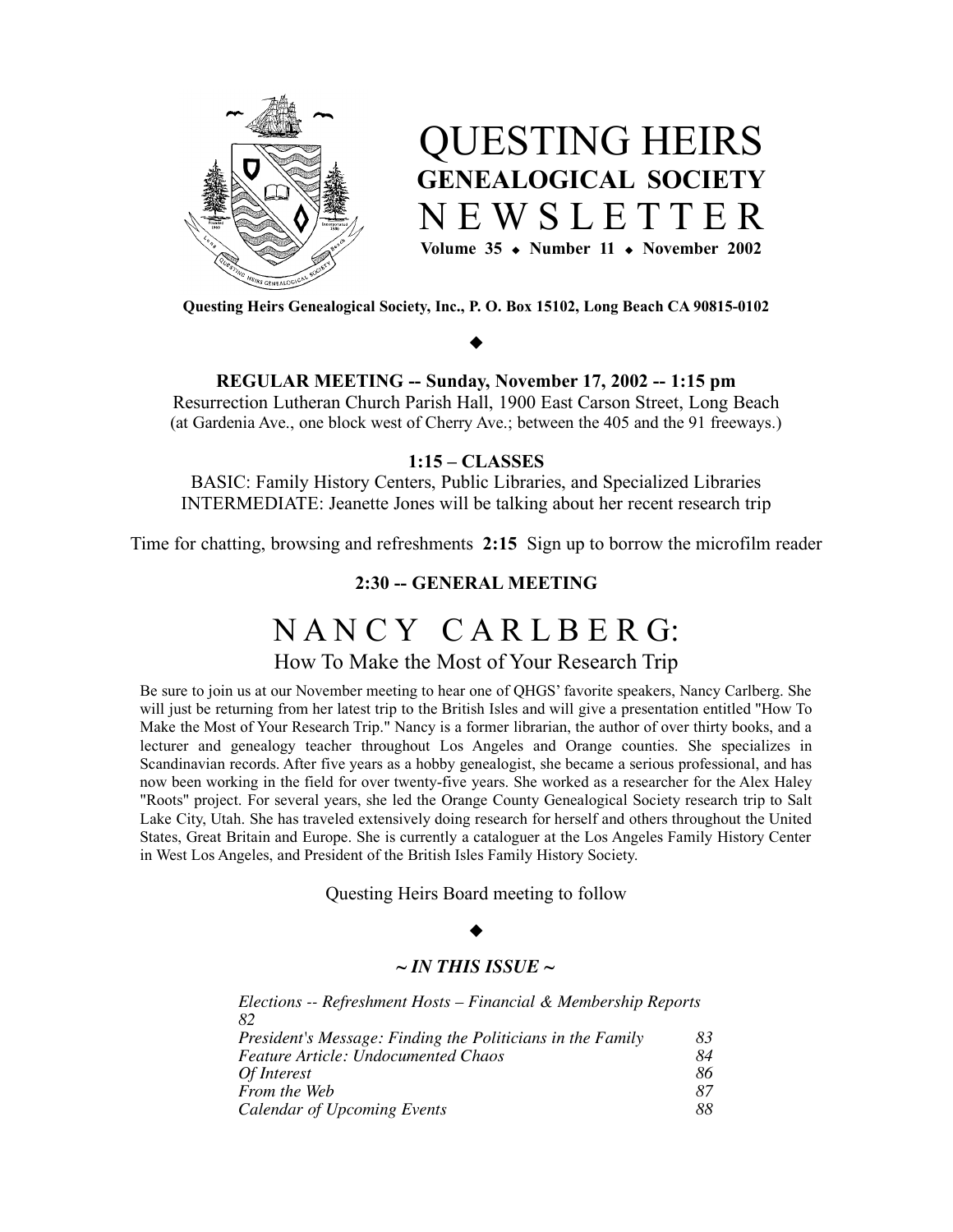## *~ QHGS BOARD ELECTIONS ~*

Elections for three positions on the Questing Heirs Genealogical Society Board will be held at the November meeting. The Nominating Committee -- Aaron Day, LaVerne Maxwell, and David Werts -- presented their slate of nominees at the October meeting. They nominees are:

> President: John McCoy Second Vice President: Jeanette Jones Corresponding Secretary: Vickie Elliott

There were no other nominations made from the floor. At the November meeting, we will again ask for nominations from the floor before voting. The results of the balloting will be printed in the December newsletter, and the installation of the new officers will take place at the December meeting.

## *~ REFRESHMENTS ~ Georgie (Peterson) LYONS (562) 432-4908*

*Thank you to our October Hosts:* LaVerne (Jeffrey) MAXWELL Ruth (Coats) CHRISTESON Norma (Splits) GRADY Richard HOOVER

*Our November Hosts will be:* Marilyn (DeLonjay) BRASHER Kaye (Finlay) FOORD Georgie (Peterson) LYONS Phyllis STRAWN

## *~ FINANCIAL REPORT ~ David WERTS (562) 431-7790*

September INCOME  $$ 215.00$ September EXPENSES \$ 1404.50

BALANCE as of October 3, 2002 \$ 3747.28

## *~ MEMBERSHIP REPORT ~ Betty MARR (562) 433-0370*

OCTOBER MEETING ATTENDANCE: Our attendance was 24; there were no visitors.

RENEWALS as of October 20

| Baxter, Martha                        | Individual   |       | to $9/03$      | McKillip, Christina Individual |              | to $9/03$ |
|---------------------------------------|--------------|-------|----------------|--------------------------------|--------------|-----------|
| Day, Aaron $\odot$                    | Contributing |       | \$35 to $9/03$ | Morgan, Martha                 | Subscription | to $9/03$ |
| Foord, Jack & Kaye $\odot$ Sustaining |              |       | \$50 to $9/03$ | Proust, Joycelyn               | Individual   | to $9/03$ |
| Grady, Norma                          | Individual   |       | to $9/03$      | Simon, David                   | Individual   | to $9/03$ |
| Horton, Charles                       | Individual   |       | to $9/03$      | Smith, Mary Ellen              | Individual   | to $9/03$ |
| Jones, Jeannette $\odot$              | Patron       | \$100 | to $9/03$      | Spohr, Jacqueline              | Individual   | to $9/03$ |
| Marks, Jack & Vivian Family           |              |       | to $9/03$      | Thompson, Mark                 | Subscription | to $7/03$ |

*Thanks to all for renewing!*

 $\odot$  A special thanks to those who were able to subscribe at a higher level than the basic membership.  $\odot$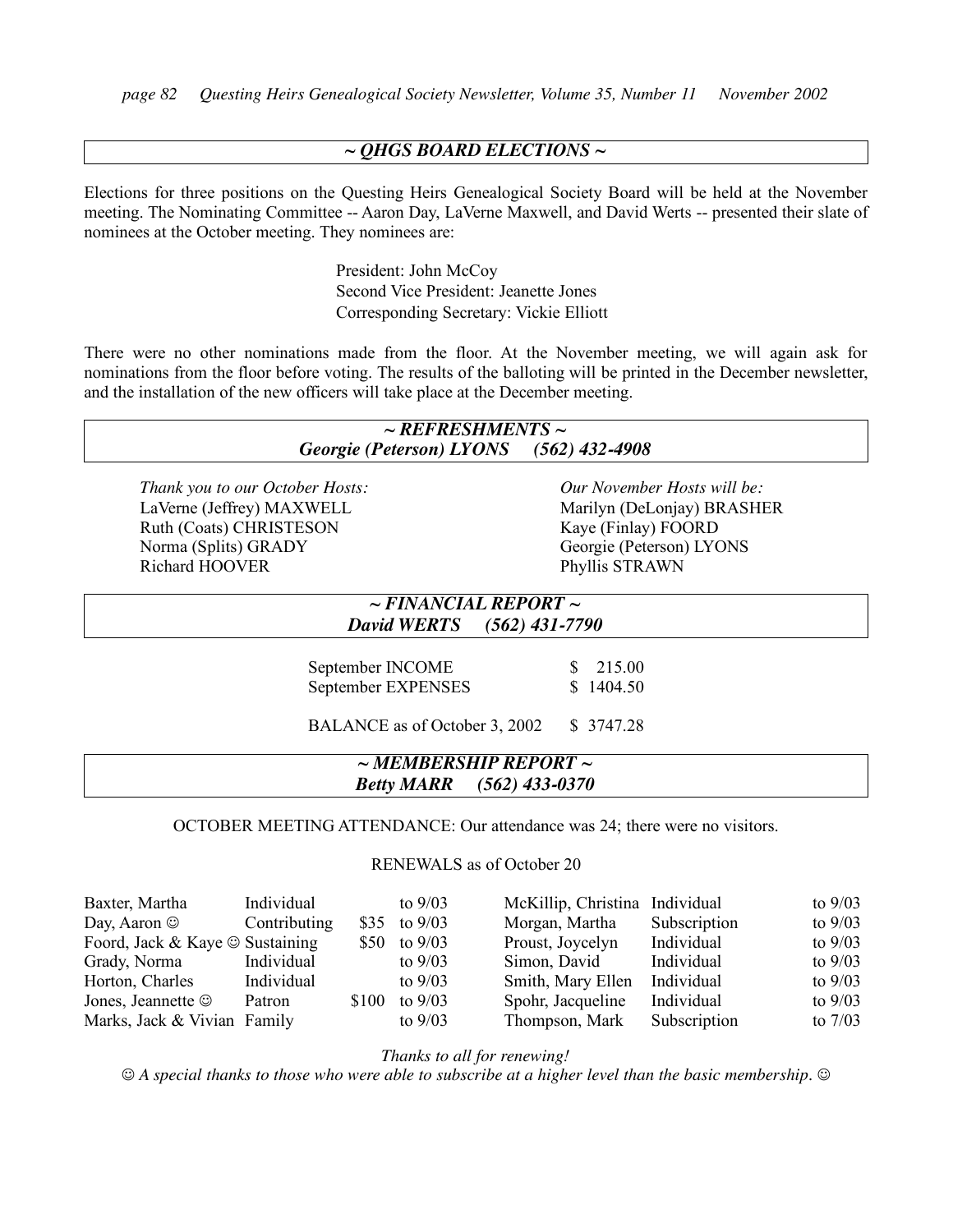## *~ PRESIDENT'S COLUMN ~*

## FINDING THE POLITICIANS IN THE FAMILY

In our never-ending quest to find something more than names and dates to hang on the family tree, we may be lucky enough to discover that an ancestor played some role in civil society, whether by participating in local government, political movements, charities, or other activities for the common good. It is a pleasure to find a record of such service, but the documents are sometimes very hard to find.

The first mention of someone in my own family having served in an elected office came from a perplexing set of notes by a distant in-law relation named Jenny Penn (1868-1946). Today, my family remembers her notes mainly for the fact that scarcely anything in them has turned out to be entirely correct. As far as we have been able to determine, every statement has been shaded in the direction of exaggeration.

My mother first encountered Jenny Penn in Santa Clara, California, about 1940. Jenny and her brother, Julius Augustus Penn, Jr., retired US Army Brigadier General, were roaming the US with the intent to visit all of their relatives. Jenny had no children of her own, and she was apparently compiling a list of people who would have the good fortune to inherit something of hers when she died. What impression my mother and her 7 sisters made on Jenny Penn is not recorded, but some years later, a lawyer assembled the relatives to deliver news about her will. He told them she had made elaborate provisions down to the last umbrella, with codicils taking back said umbrella from one heir and bequeathing it to another, but his recommendation was just to take the money and enjoy it, as he thought Jenny never had. In any event, there wasn't much of an inheritance to argue about in my mother's family. They were low on the testamentary totem pole, because their connection to Jenny was quite remote. My mother was the greatgrandniece of Jenny's stepmother, and, in addition, Jenny's mother's mother had been the second wife of my mother's great-great-grandfather. In other words, they were not actually related.

Nevertheless, Jenny Penn left notes about her stepmother's family, which came to my mother's attention in the 1960's. After the initial euphoria that the notes had survived at all, the first thing we spotted was a statement that Thomas Brock (1801-1870), my mother's great-great-grandfather,

had once been mayor of Chicago. We hastened to the library, but after much searching, we discovered that Thomas Brock's only recorded claim to fame in Chicago was that he had *lost* an election for alderman in 1837. With this stunning discrepancy in mind, we pounced on the rest of Jenny Penn's notes, and found error after error. There was a grain of truth in everything, but only a grain! Even, we suspect, a little hanky-panky in Batavia, Ohio. There the matter rested until quite recently.

In 2002, the Illinois State Archives added newly-indexed records of the Chicago City Council to its website. These records were apparently either lost or else poorly known, and they cover the entire history of Chicago before the great fire, 1833-1871. I entered BROCK in the search field and pressed the enter key. There it was! March 21, 1839, Official Oath of Thomas Brock, Assessor, 2<sup>nd</sup> Ward. It would appear that Thomas Brock was involved in Chicago government after all! A bit more searching in published newspaper abstracts of early Chicago newspapers also revealed that Thomas Brock must have been a justice of the peace or served in some similar position, as he is noted performing several marriages in 1839. At last, we have some idea of the facts behind Jenny Penn's fanciful account of the family.

At other points in my research, minor political connections have come up. These clues are often hard to find, and they rarely go into much detail. In some of my Swiss families, I have mentions of relatives serving as councilmen and mayors of their little villages as far back as the 1400's. In more recent times, there is at least one mention of a relative assisting the Underground Railroad, attending Anti-Masonic conventions, and so forth. These otherwise insignificant mentions are often the only clues we have that tell us anything about a person's life. Discovering civic-minded relatives is good for the family history!

But whoever wins the elections this month, I hope their relatives will correctly note the circumstances, and not weave the day's events into a work of fiction, to throw future genealogists off the track!

Happy Hunting to all!

John McCoy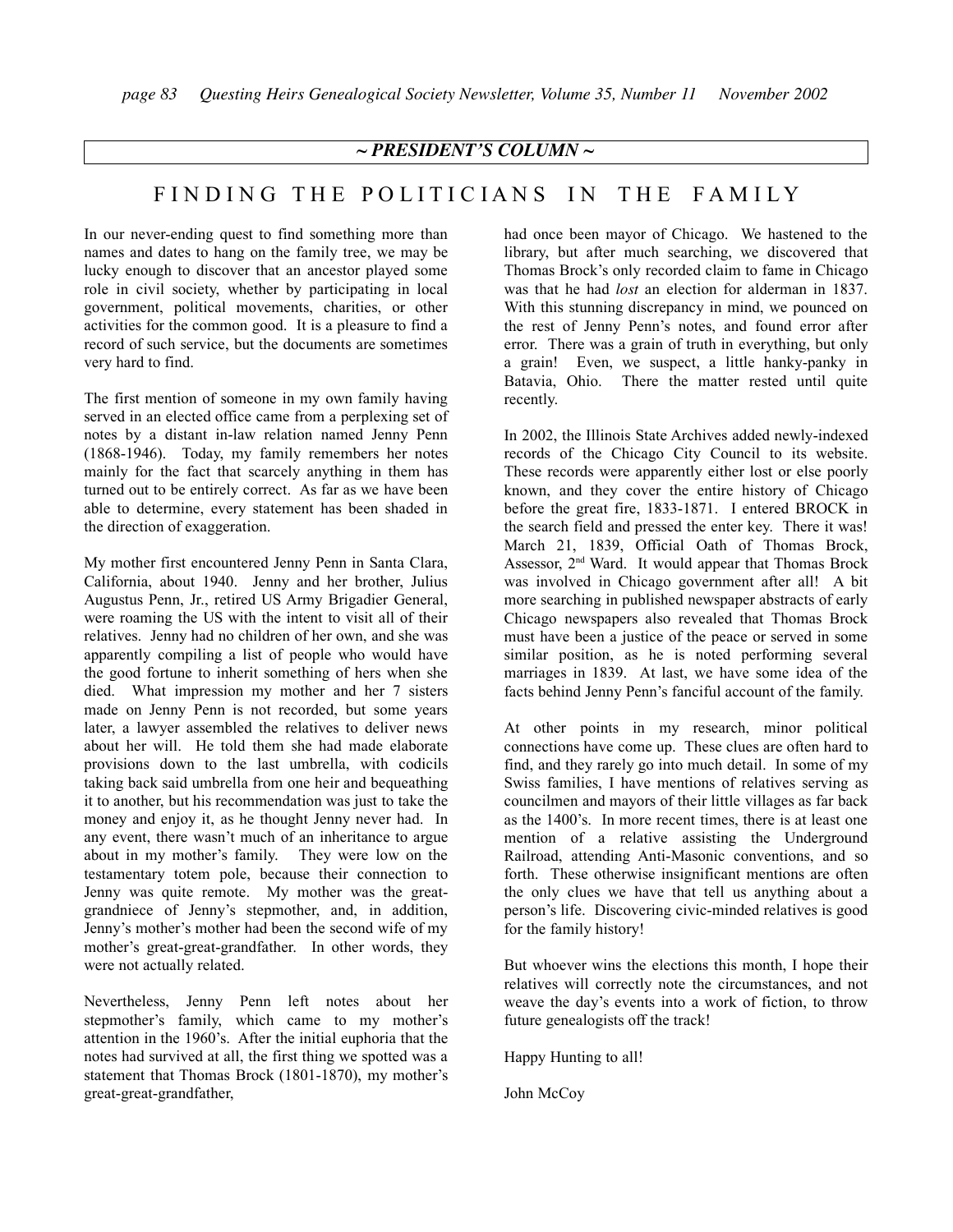## *~ FEATURE ARTICLE ~*

## UNDOCUMENTED CHAOS by Michael John Neill

Reprinted with permission from Ancestry Daily News, 16 October 2002. Copyright 2002, MyFamily.com Inc.

As genealogists looking to the past, we are forced to focus on paper records left behind by our forebears. We also use historical records and information about larger historical movements and cultural trends to reasonably infer things about our ancestor's lives. For many of us, there are times when neither of these sources or approaches is particularly helpful. Sometimes things just do not make any logical sense. There are times when our confusion stems from a misconception or ignorance we have about records, history, or cultural practices. But there are times when we've tried to learn as much as we can about the situation and perhaps have asked others more knowledgeable about the area to help us out. At times even the experts are stumped.

And so I occasionally wonder: Did some event in my ancestor's life throw the entire family into chaos?

Some of these events may be easily documented. There generally are records of epidemics, natural disasters, or the closing of a major employer (the main exception being when these first two events took place on the extremely raw frontier). The impact may have been very direct and very immediate. County historical societies, newspapers, county histories, or other sources may provide at least some information on an outside event in our ancestor's life. The loss of employment by the father, the death of three family members due to an epidemic, or a massive flood might have easily thrown a family into turmoil. The more difficult situation is where the causal event left no record.

The connection may not always be easy to make.

#### MAYBE . . .

--- A marriage was hastened in an attempt to avoid the draft?

--- An emigration took place to avoid compulsory military service?

--- A sudden move took place because the father lost a job?

--- A move took place because of a significant economic opportunity?

--- A child left home because of a difficult step-parent?

--- A son left for California to pan for gold?

In these cases the causes are partially discernable. Rash generalizations should not be made. When the outside factor is something large and something relatively well known it is easier to logically connect it to events that took place within the family. It is important though not to grasp at straws and create convoluted soap operas to fit scant ancestral records.

#### WHERE'S THE P?

In logic classes, students study implication, cause, and effect. If p happens then q happens as a result. The problem in some family history situations is that we have the q, but have no idea what the p was that preceded it.

There are many explanations for the p above, but we'll focus now on events within the family that might have caused other family members to react. They might have responded in ways that do not always make sense when analyzed two hundred years later without the perspective of living within the actual family itself as it endures the turmoil.

#### DID SOME EVENT THROW YOUR ANCESTOR'S LIFE INTO CHAOS?

Did one parent die at a young age? The death of the father (typically the breadwinner) might have been a major challenge for the family. The death of the mother (typically the housekeeper and minder of the children) would have been equally difficult, especially if the older children were not of an age to take care of the younger ones. If your ancestral family was living in an area outside their kin network, the death of one young parent might have hit them especially hard.

#### HUBBY DEAD . . . MOUTHS TO FEED

One ancestor died in the 1850s while in his early thirties. His widow Barbara was left with two small children in a town several hundred miles from where they had married and had family. As a German immigrant, Barbara likely *[continued on next page]*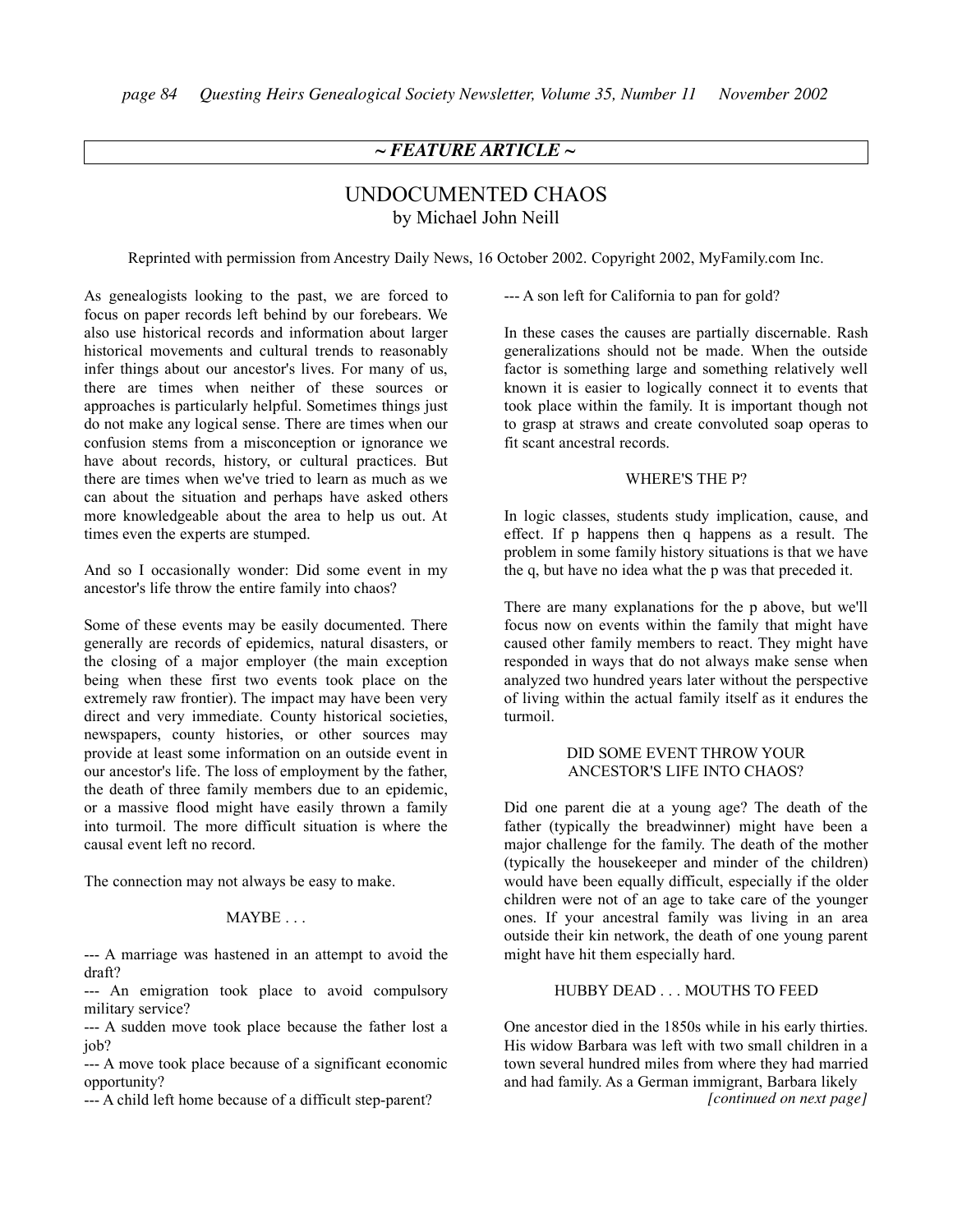#### *[continued from previous page]*

spoke little English and had few marketable skills. The small river town where she lived offered few employment opportunities. Her options were extremely limited, she did not have some of the options her greatgreat-great-grandchildren may have today. Within six months of her husband's death she married a man who left her two months later. The records only point towards the recorded facts, they provide little idea of the likely situation in Barbara's home. And while we cannot find a tombstone, the breadwinner of her family was buried in the local cemetery and she was left with two young children to care for. She did the only thing she could: she ran her husband's tavern for several years until she married for the third time. And from newspaper records, that tavern was quite a place.

I had another ancestor die and leave a widow with children in Kentucky in 1814. The children were old enough to help out and the husband left the wife with a few hundred acres of property. Records are scant, but it appears this forty-something widow was not in quite the same situation as my German immigrant in the 1850s. Still, the road after her husband's death was likely not easy.

In some cases, children may have scattered after the father's death as a necessity. Some may have gone to live with other family members or even strangers. Some may have been apprenticed to learn a marketable skill, potentially leaving records. These apprenticeship records (if available) are typically found at the county level. In some cases, there may be records of guardianships as well. But if the family was particularly poor, records of guardianships may be non-existent.

#### WIFE DEAD . . . MOUTHS TO FEED

A young widower with small children was in a similar situation, especially if there were no nearby family members to provide childcare. Widowers who had older female children may have enlisted them to help care for younger siblings. One of my own ancestors married three times, wives one and two likely dying in childbirth and leaving behind several small children. This ancestor waited a year, at most, to remarry.

My own great-great-grandmother "disappears" ca. 1882 and her two young daughters live with other families for several years, apparently while the father gets things "together." I am not exactly certain what happened in this family. All I know is that the mother "left" (or so I've been told) and was never heard from again.

#### UNKNOWN CHAOS?

Some of the cases already discussed leave records that hint at the problems. Some situations can reasonably be explained by other historical records. Not all chaotic situations leave behind records delineating the problem. And the records that do document the results rarely focus on the past. There may be no record indicating a family member was mentally unstable or had an alcohol problem. Yet these situations may have impacted the family significantly, perhaps for generations.

The family of the sibling of one of my great-greatgrandparents had particular difficulties. The mother apparently became mentally unstable in the 1880s while the children were young. She died a few years later. The father never remarried and knew two things: "how to acquire land and drink whiskey." A doctor who visited the family at about the same time said he never knew a family who lived in such squalor. One of the children was classified as "simple" and intentionally injured himself on at least one occasion. It is not difficult to see how the family lost contact with other family members, particularly the mother's family. Nor is it difficult to see why some family members show little interest in their family's past.

This family's home life is partially documented only because upon the father's death there was legal trouble and court records provide a scant paragraph on the family's past. Had there been no money worth going to court about, this family's lifestyle would not have been documented.

Was there chaos in your ancestor's life? There might have been, but the problem will be in proving it. The real problem is that the chaos frequently creates records that make no sense without a rough knowledge of the underlying issues.

Michael John Neill, is the Course I Coordinator at the Genealogical Institute of Mid America (GIMA) held annually in Springfield, Illinois, and is also on the faculty of Carl Sandburg College in Galesburg, Illinois. Michael is the Web columnist for the FGS FORUM and is on the editorial board of the Illinois State Genealogical Society Quarterly. He conducts seminars and lectures on a wide variety of genealogical and computer topics and contributes to several genealogical publications, including "Ancestry" and "Genealogical Computing." You can e-mail him at: mailto:mneill@asc.csc.cc.il.us or visit his website at: http://www.rootdig.com/, but he regrets that he is unable to assist with personal research.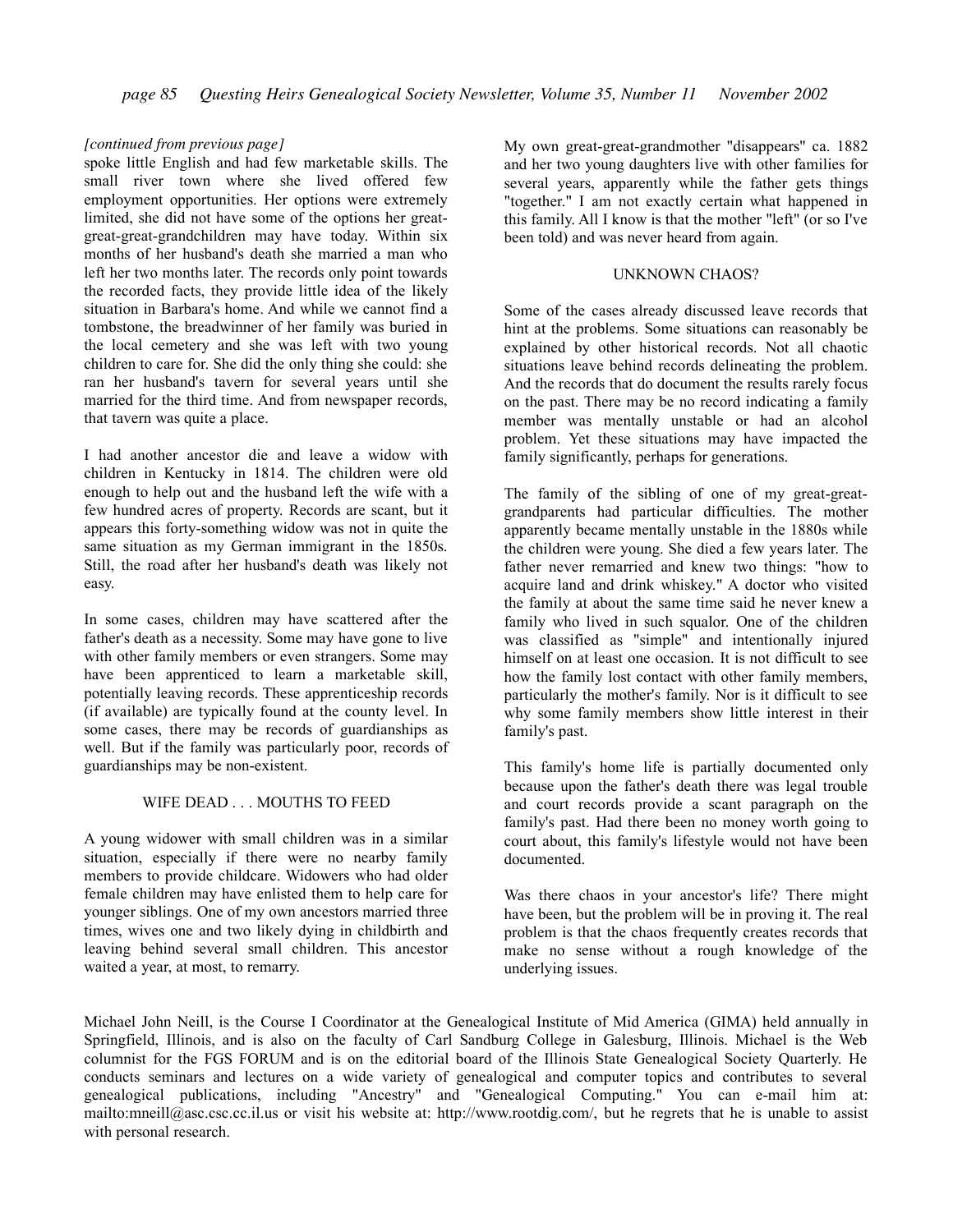## *~ OF INTEREST ~*

## LONG BEACH FAMILY HISTORY CENTER

Did you know that Long Beach has its very own Family History Center? It's in Bixby Knolls at 3701 Elm Avenue, one block east of Long Beach Boulevard. Their phone number is (562) 988-0509.

If you haven't been yet, you might want to check it out. It's a pleasant, uncrowded place - weekday mornings you practically have it to yourself - so you can work at your own pace with few distractions. All the LDS CD sets are available. They don't keep many microfilms in stock, but if you order films ahead you'll have plenty to keep you occupied. They have four computers, five microfilm readers, a microfiche reader, and a combination microfilm and microfiche printer. The machines are well cared for, so you won't use up all your quarters on copies that are too light or too dark. Of course, the staff and volunteers are very friendly and helpful. Best of all, it's close to home, so you won't arrive already worn out from traffic!

The Long Beach Family History Center is open Mondays 9 am to 1 pm; Tuesdays and Wednesdays 9 am to 1 pm and 6:30 to 9 pm; Thursdays 1 to 5 pm and 6:30 to 9 pm; and Saturdays 10 am to 2 pm. They are closed Sundays and all major holidays.

 $\blacklozenge$ 

#### DECEMBER MEETING

Once again, it's almost time for our annual Christmas Potluck and Show-and-Tell Party! This is everyone's opportunity to participate, so we'll be asking for volunteers to share their research experiences with us. Aaron will have a sign-up sheet at the next meeting, but now's a good time to start thinking about what you'd like to share.

#### $\blacklozenge$

#### JANUARY MEETING

The guest speaker at our first meeting in 2003 will be Elaine Alexander. The topic of our beginners' class will be "Locating Your Families in the Census Records of 1930 back through 1880."

#### $\blacklozenge$

#### EARLY QHGS NEWSLETTERS SOUGHT

The Allen County Library in Fort Wayne, Indiana is looking for copies of the first six years of the QHGS Newsletter to complete their collection. Please contact John McCoy at (562) 437-4337 if you have any of these issues.

#### $\blacklozenge$

#### LOST & FOUND

A navy blue zippered jacket was left behind at the October meeting. To claim it, please contact Mike Powers at (562) 621-6631.

#### "TAKE MY HUSBAND ... PLEASE!"

*Previously published in RootsWeb Review: Volume 5, Number 40, 2 October 2002. Submitted by Jim Liptrap, Spring, Texas, USA <jliptrap@dcnet2000.com>.*

From "The Brandon Republican and Eastern Advocate," of Brandon, Mississippi, Volume 1, Number 39, December 29, 1837:

#### NOTICE TO YOUNG LADIES, WIDOWS AND OLD MAIDS

Whereas my husband, Isaac W. Odom, left home without any just provocation on Saturday night the 11th instant, with an intention of not returning, this is to forwarn [sic] all persons from stopping him or impeding him on his journey in any way whatever, as I am resolved not to pursue him, as this is the second time he has made the attempt. I particularly forwarn all young ladies or widows from marrying or harboring him, as I do positively assure them that they would rue their bargain. He is about 5 feet 11 inches high, spare made, light hair, blue eyes, tolerably talkative, fond of company, 19 years old. Any person seeing him will do me a favor by advising him never to return, as I positively will never live with him.

/s/ Mahalah Ann Odom, Yalobusha Co. Nov. 23, 1837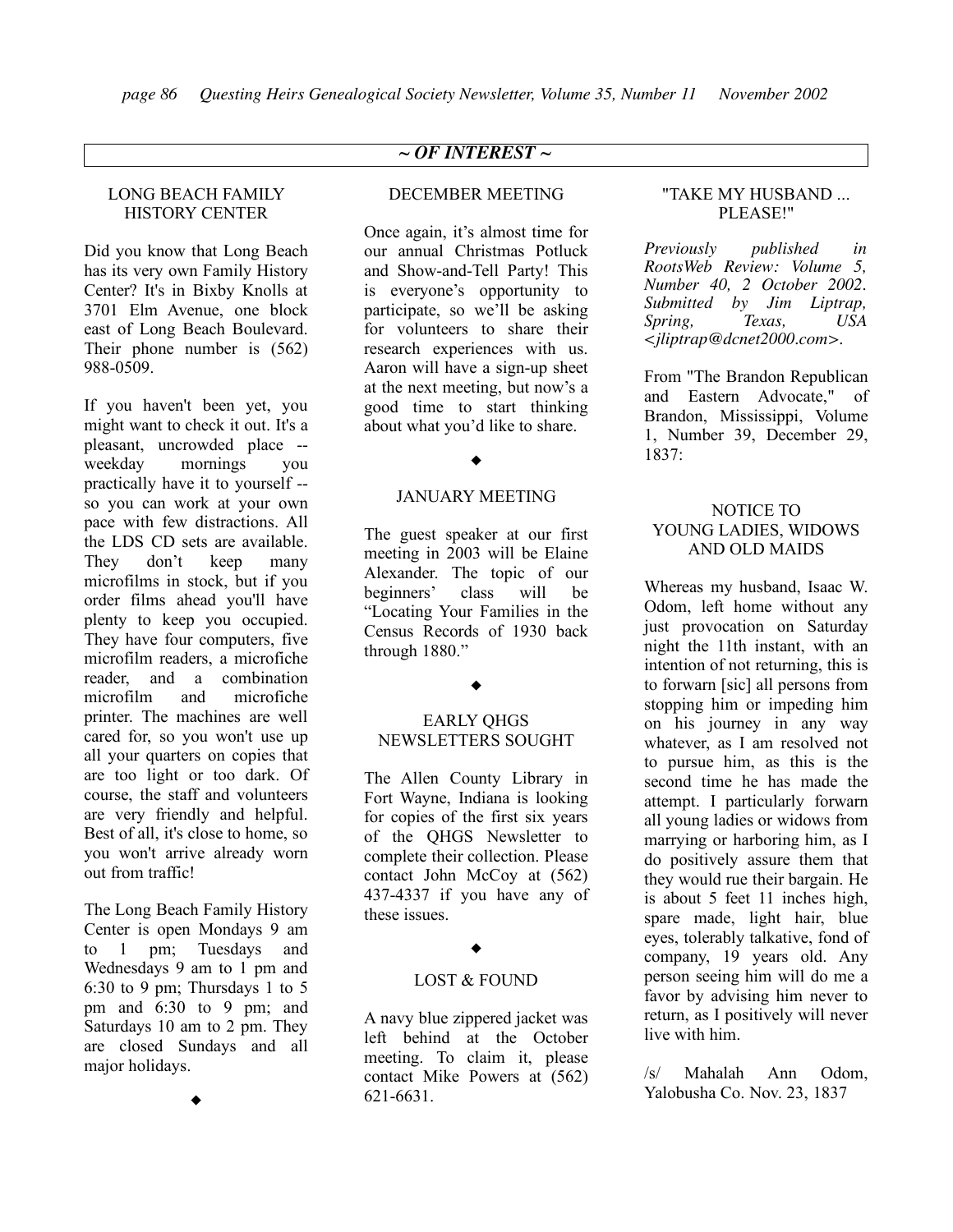## *~ ON THE WEB ~*

## 1880 & 1881 CENSUS INDEXES AT FAMILYSEARCH.ORG

On October 23, familysearch.org unveiled a fantastic new resource. Indexes to the 1880 U. S. census and the 1881 censuses of the U. K. and Canada are now available to the public as a free service.

To access the census indexes from their main page at <http://www.familysearch.org>, first select the "search" tab. Then, on the left side of the next page, select the "census" tab. A page will then come up for you to enter your information. Your search can be quite specific or quite general.

By clicking on an individual name on the results page, you get the index information, which also includes the the National Archives film number, and the Family History Library film number. There is also a link to the film notes in the FHL catalog. From there, you can view the previous or the next person on the page. Or, by selecting the "household" link, you can view the listing for the entire household. From there, you can even jump to the next or the previous household. Results are downloadable, just as with the IGI.

We think you will find that the indexes are quite easy to use, and the results are full of information and very well-presented.

#### $\blacklozenge$

#### INFLATION CALCULATOR

*Reprinted from Rabbit Tracks, quarterly publication of the Conejo Valley Genealogical Society, Inc., Volume 20, Number 3 (Fall 2002).*

Research Tips, compiled by Anne Tetley Butcher

Have you ever wondered what your grandpa's house would be worth in today's dollars -- or your greatgrandpa's farm? The Inflation Calculator computes dollar amounts in any year from 1800 to 2001. You put in what the property was worth at the time your ancestor purchased it, the date of purchase and it will calculate the worth in dollars of any year between the purchase and 2001. The website address is <http://www.westegg.com/inflation/>.

#### $\blacklozenge$

### NATIONAL PERSONNEL RECORDS CENTER, ST. LOUIS, MISSOURI

Full information on ordering federal personnel records is given on these pages, part of the extensive National Archives site:

Civilian Personnel Records <http://www.archives.gov/facilities/mo/civilian\_reco rds.html>

CPR houses the Official Personnel Folders (OPF) and Employee Medical Folders (EMF) of separated Federal civilian employees. CPR also houses personnel documents that date back to the midnineteenth century, although the bulk of the collection covers the period from 1900 to present. The medical records of military family members treated at Army, Air Force and Coast Guard medical facilities are also stored here. How do I get information from my civilian personnel records?

Military Personnel Records

<http://www.archives.gov/facilities/mo/st\_louis/mili tary personnel records.html>

The National Personnel Records Center, Military Personnel Records (NPRC-MPR) is the repository of millions of military personnel, health, and medical records of discharged and deceased veterans of all services during the 20th century. NPRC (MPR) also stores medical treatment records of retirees from all services, as well as records for dependent and other persons treated at naval medical facilities. Information from the records is made available upon written request (with signature and date) to the extent allowed by law.

Please note that all requests must be in writing, signed and mailed. They will not accept requests by email.